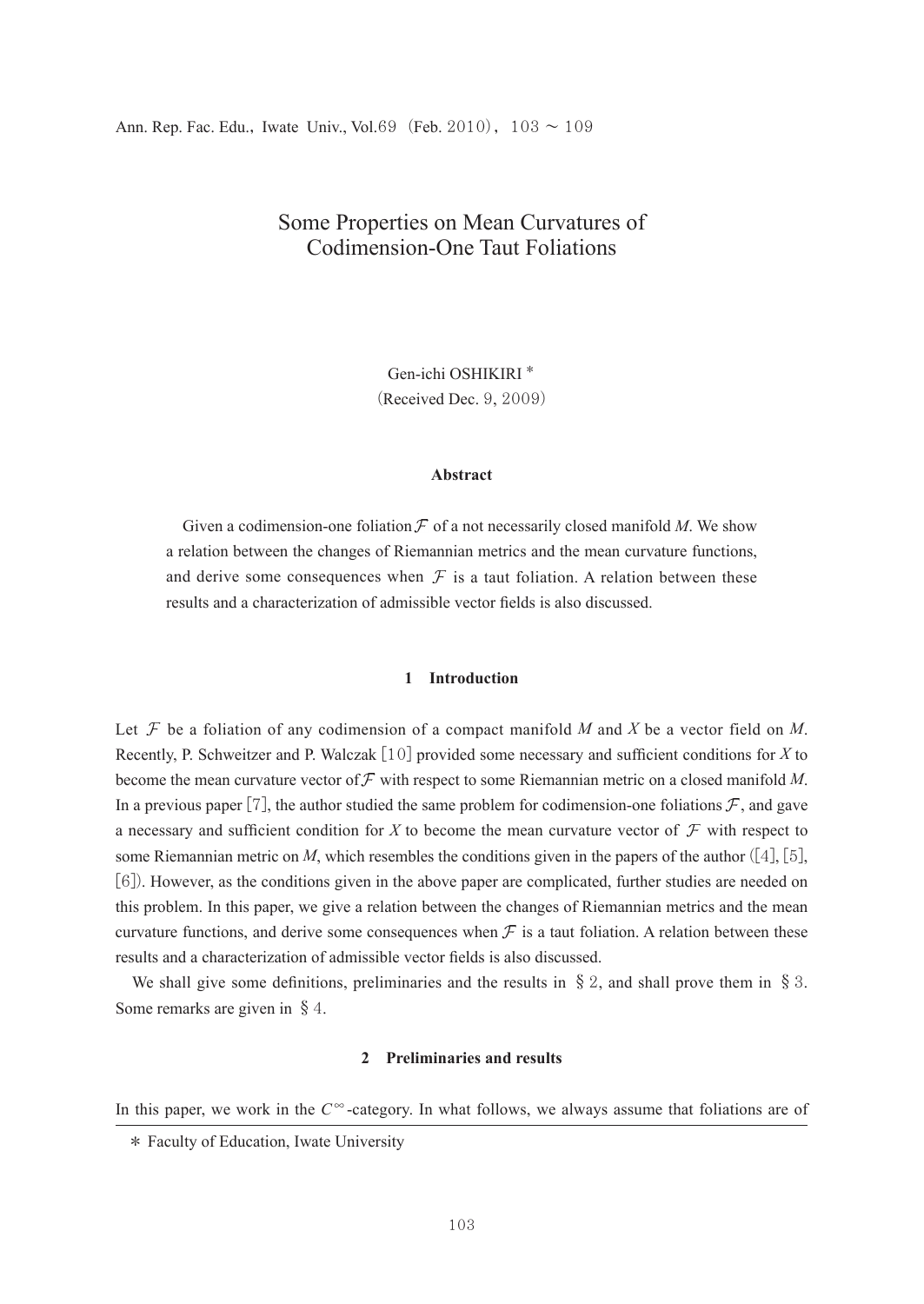#### Gen-ichi OSHIKIRI

codimension-one and transversely oriented, and that the ambient manifolds are connected, oriented and of dimension  $n + 1 \geq 2$ , unless otherwise stated (see [1], [12] for the generalities on foliations).

Let *g* be a Riemannian metric of M. Then there is a unique vector field orthogonal to  $\mathcal F$  whose direction coincides with the given transverse orientation. We denote this vector field by *N*. Orientations of *M* and  $\mathcal F$  are related as follows: Let  $\{E_1, E_2, \ldots, E_n\}$  be an oriented local orthonormal frame of  $T\mathcal F$ . Then the orientation of *M* coincides with the one given by  $\{N,E_1,E_2,\ldots,E_n\}$ .

We denote by  $h_q(x)$  the mean curvature of a leaf *L* at *x* with respect to *g* and *N*, that is,

$$
h_g = \sum_{i=1}^n \langle \nabla_{E_i} E_i, N \rangle,
$$

where  $\langle, \rangle$  means  $g(\cdot), \nabla$  is the Riemannian connection of  $(M, g)$  and  $\{E_1, E_2, \ldots, E_n\}$  is an oriented local orthonormal frame of  $T\mathcal{F}$ . The vector field  $H_g = h_g N$  is called the *mean curvature vector* of  $\mathcal F$ with respect to g. A smooth function f on M is called *admissible* if  $f = -h_g$  for some Riemannian metric *g* (cf. [4], [13]). A characterization of admissible functions is given in [6] (see also [4], [5], [13]). We also call a vector field *X* on *M admissible* if *X* = *Hg* for some Riemannian metric *g*. A characterization of admissible vector fields is given in [7]. Define an *n*-form  $\chi_{\mathcal{F}}$  on *M* by

$$
\chi_{\mathcal{F}}(V_1,\ldots,V_n)=\det(\langle E_i,V_j\rangle)_{i,j=1,\ldots,n} \text{ for } V_j\in TM.
$$

The restriction  $\chi$ <sup>*F*</sup> |*L* is the volume element of  $(L, L|g)$  for  $L \in \mathcal{F}$ . Note that if  $\omega$  is the dual 1-form of *N*, that is,  $\omega(V) = g(N, V)$  for  $V \in TM$ , then  $dV_q = \omega \wedge \chi_{\mathcal{F}}$ , where  $dV_q$  is the volume element of  $(M, g)$ . The following Rummler's result plays a key role in this paper.

**Proposition R** (Rummler [8]).  $d \chi_{\mathcal{F}} = -h_q dV_q = \text{div}_q(N) dV_q$ , where  $\text{div}_q(N)$  is the divergence of *N* with respect to *g*, that is,  $div_g(N) = \sum_{i=1}^{n} \langle \nabla_{E_i} N, E_i \rangle$ .

A codimension-one foliation  $F$  is called *taut* if there is a Riemannian metric  $g$  of  $M$  so that every leaf of  $\mathcal F$  is a minimal submanifold of  $(M, q)$ . A topological characterization of taut foliations of closed manifolds is given by Sullivan [11].

Our results are the following.

**Theorem 1**. Let  $(M, \mathcal{F})$  be a codimension-one taut foliation, and *g* be a Riemannian metric of *M* so that  $\mathcal F$  is minimal, and *N* be the unit vector field on *M* defined above. Then for a smooth function f on *M* the vector field *fN* is admissible if and only if *f* is of the form  $\sigma^2 N(\varphi)$  for some smooth functions  $\sigma$ > 0 and  $\varphi$  on *M*.

**Theorem 2.** Let  $(M, \mathcal{F})$  be a codimension-one foliation, and g be a Riemannian metric of M. Let *N* be the unit vector field on *M* defined above. Then  $\mathcal F$  is taut if and only if there are a positive smooth function  $\varphi$  and a vector field *F* tangent to  $\mathcal F$  so that div<sub>g</sub>( $\varphi N + F$ ) = 0.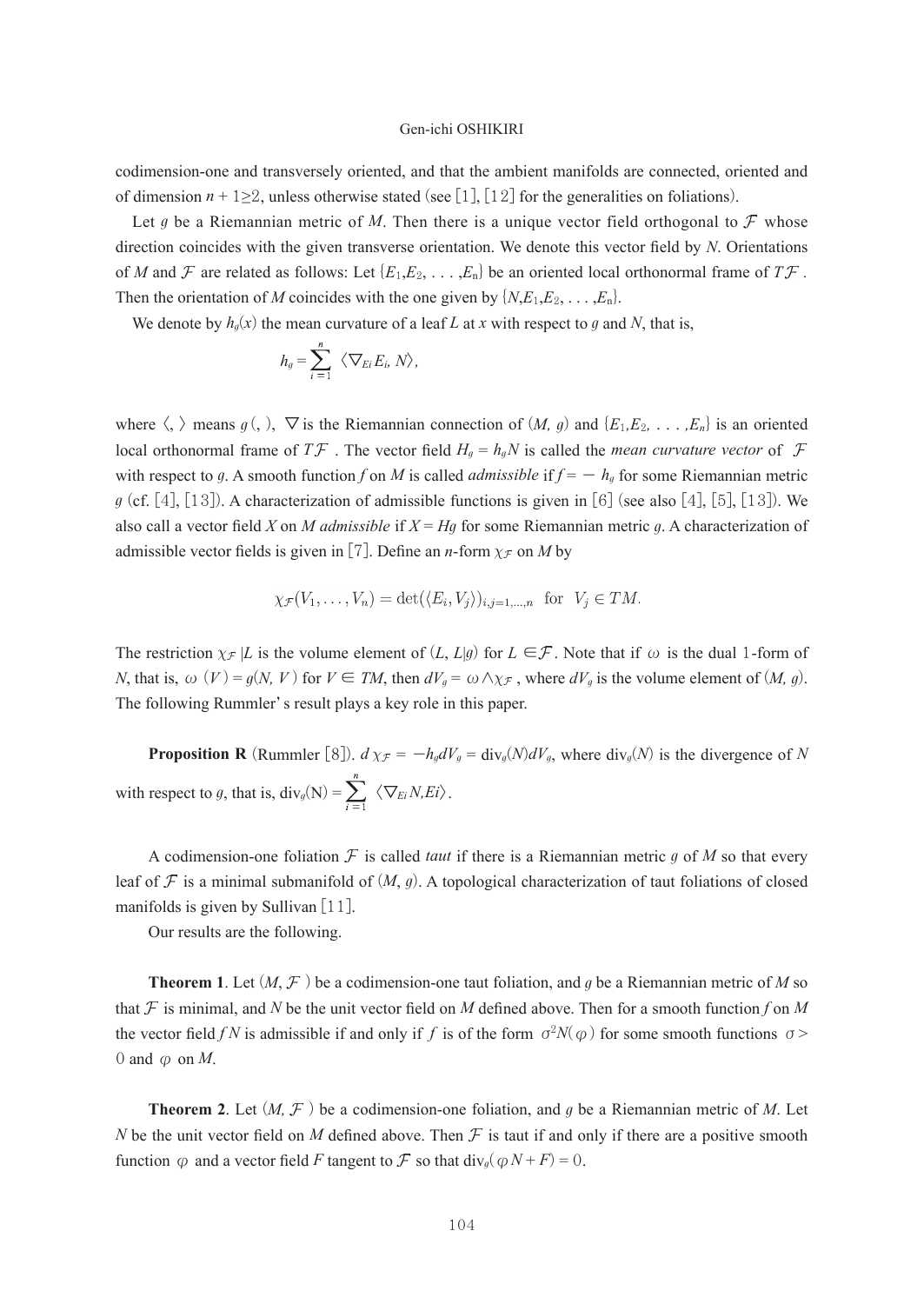## Some Properties on Mean Curvatures of Codimension-One Taut Foliations

These results are local in nature, and hold for not necessarily closed manifold. In  $\S 4$ , we discuss these results from the view point of the setting of Sullivan.

#### **3 Proof of Theorems**

Firstly, we prove a proposition, which is concerned with a relation between mean curvature functions and Riemannian metrics (cf. Lemma 3 in [3]).

**Proposition**. Let  $\mathcal F$  be a codimension-one foliation of a Riemannian manifold  $(M, g)$ , *N* be the unit vector field orthogonal to  $\mathcal F$  defined as in Section 2, and *h* be the mean curvature function of  $\mathcal F$  with respect to g. Let  $\bar{q}$  be another Riemannian metric of M and  $\bar{N}$  be the unit vector field orthogonal to  $\mathcal F$ with respect to  $\overline{q}$ . Set  $\overline{N} = \sigma N + F$  for a positive smooth function  $\sigma$  on *M* and  $F \in \Gamma(\mathcal{F})$ . Further, also set  $\overline{\chi}_{\mathcal{F}}|_{\mathcal{F}} = \varphi \chi_{\mathcal{F}}|_{\mathcal{F}}$  for a positive smooth function  $\varphi$  on *M*. Then, for the mean curvature  $\overline{h}$  of  $\mathcal F$  with respect to  $\overline{q}$ , we have

$$
\overline{h} = \sigma h - \sigma N(\log \varphi) - F(\log \frac{\varphi}{\sigma}) - \text{div}_g(F).
$$

(Proof.) Hereafter, we denote  $\chi_{\mathcal{F}}$  and  $\overline{\chi}_{\mathcal{F}}$  by  $\chi$  and  $\overline{\chi}$ , respectively. Denote also  $dV_g$  by  $dV$  and  $dV_g$  by  $\overline{dV}$ , respectively. As  $\overline{h}$  does not depend on  $g|\mathcal{F}$  but only on  $\chi$ , we may assume that the metrics  $g|\mathcal{F}$  and  $\overline{g}$ |  $\overline{x}$  satisfy the following relation as  $\overline{\chi}|_{\mathcal{F}} = \varphi \overline{\chi}|_{\mathcal{F}}$ : If  $\{E_1, E_2, \cdots, E_n\}$  is a local orthonormal frame of *T*  $\mathcal F$  with respect to *g*, then  $\{E_1/\varphi, E_2, \cdots, E_n\}$  is a local orthonormal frame of *T*  $\mathcal F$  with respect to  $\bar g$ . We denote this frame by  ${\{\overline{E}_1,\overline{E}_2, \cdots, \overline{E}_n\}}$ . Let  $\overline{\omega}, \overline{\omega}_1, \overline{\omega}_2, \cdots, \overline{\omega}_n$  be the dual 1-forms of  $\overline{N}, \overline{E}_1, \overline{E}_2, \cdots, \overline{E}_n$ . Then it follows that

$$
\overline{\omega} = -\frac{1}{\sigma}\omega, \ \overline{\omega}_1 = \varphi\omega_1 - \frac{\varphi}{\sigma}\omega_1(F)\omega, \ \overline{\omega}_i = \omega_i - \frac{1}{\sigma}\omega_i(F)\omega \quad (i \geq 2).
$$

In fact, as  $1 = \overline{\omega}(\overline{N}) = \overline{\omega}(\sigma N + F) = \sigma \overline{\omega}(N)$  and Ker  $\omega = \text{Ker } \overline{\omega}$ , we have  $\sigma \overline{\omega} = \omega$ . As  $0 = \overline{\omega}_1(\overline{N}) = \overline{\omega}_1(\sigma N)$  $F(F) = \sigma \overline{\omega}_1(N) + \overline{\omega}_1(F)$ , we have  $\overline{\omega}_1(N) = -(\phi/\sigma) \omega_1(F)$ . It follows that  $\overline{\omega}_1 = \phi \omega_1 - (\phi/\sigma) \omega_1(F) \omega_1(F)$ . For *i*  $\geq$  2, by the similar argument, we have  $\overline{\omega_i} = \omega_i - (\omega_i(F)/\sigma)\omega$ . It follows that

$$
\overline{dV} = \overline{\omega} \wedge \overline{\omega}_1 \wedge \overline{\omega}_2 \wedge \cdots \wedge \overline{\omega}_n
$$
  
\n
$$
= (\omega/\sigma) \wedge (\varphi \omega_1 - (\varphi \omega_1(F)/\sigma)\omega) \wedge (\omega_2 - (\omega_2(F)/\sigma)\omega) \wedge \cdots \wedge (\omega_n - (\omega_n(F)/\sigma)\omega)
$$
  
\n
$$
= (\varphi/\sigma)\omega \wedge \omega_1 \wedge \cdots \wedge \omega_n
$$
  
\n
$$
= \frac{\varphi}{\sigma}dV.
$$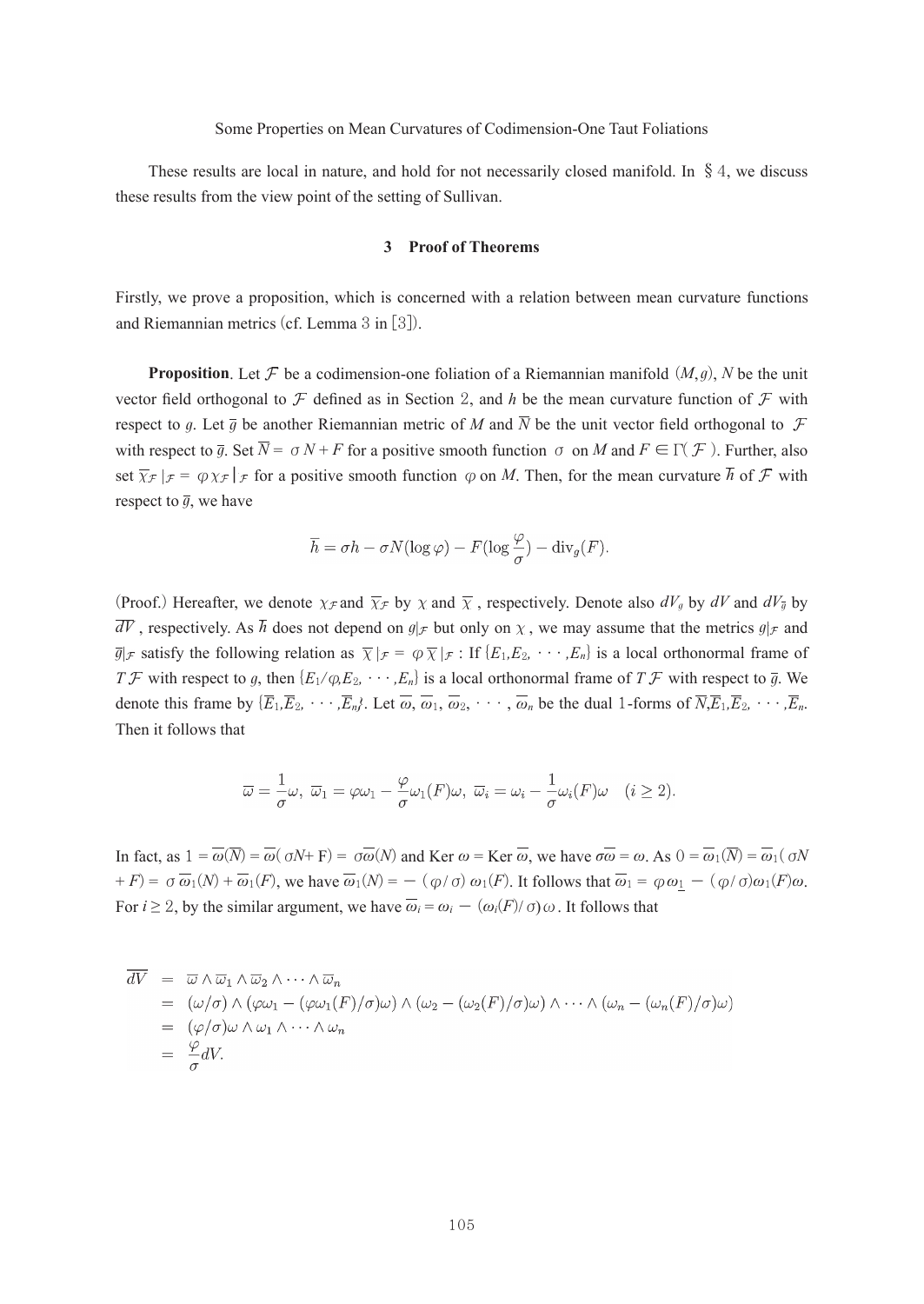#### Gen-ichi OSHIKIRI

We also have

$$
\overline{\chi} = \overline{\omega}_1 \wedge \overline{\omega}_2 \wedge \cdots \wedge \overline{\omega}_n
$$
\n
$$
= \varphi(\omega_1 - (\omega_1(F)/\sigma)\omega) \wedge (\omega_2 - (\omega_2(F)/\sigma)\omega) \wedge \cdots \wedge (\omega_n - (\omega_n(F)/\sigma)\omega)
$$
\n
$$
= \varphi\omega_1 \wedge \cdots \wedge \omega_n - \varphi \sum_{i=1}^n ((\omega_i(F)/\sigma)\omega) \wedge \omega_1 \wedge \cdots \wedge \omega_{i-1} \wedge \omega_{i+1} \wedge \cdots \wedge \omega_n)
$$
\n
$$
= \varphi\chi + \frac{\varphi}{\sigma}\omega \wedge \left(\sum_{i=1}^n (-1)^{-i}\omega_i(F)\omega_1 \wedge \cdots \wedge \omega_{i-1} \wedge \omega_{i+1} \wedge \cdots \wedge \omega_n\right)
$$
\n
$$
= \varphi\chi + \frac{\varphi}{\sigma}\iota_F dV,
$$

where  $\iota_F$  denotes the interior product by *F*.

Now we are in a position to prove our assertion. As, by Proposition R,  $d\chi = -h dV$  and  $d\overline{\chi} = -\overline{h} \overline{dV}$ , we have

$$
-\overline{h} \overline{dV} = d\overline{\chi} = d\left(\varphi\chi + \frac{\varphi}{\sigma}\iota_F dV\right)
$$
  
\n
$$
= d\varphi \wedge \chi + \varphi d\chi + d\left(\frac{\varphi}{\sigma}\right) \wedge \iota_F dV + \frac{\varphi}{\sigma} d\iota_F dV
$$
  
\n
$$
= \left(N(\varphi) - \varphi h + F\left(\frac{\varphi}{\sigma}\right) + \frac{\varphi}{\sigma} \operatorname{div}_g(F)\right) dV
$$
  
\n
$$
= \left(N(\varphi) - \varphi h + F\left(\frac{\varphi}{\sigma}\right) + \frac{\varphi}{\sigma} \operatorname{div}_g(F)\right) \frac{\sigma}{\varphi} \overline{dV}.
$$

Thus, we

$$
\overline{h} = \sigma h - \sigma N(\log \varphi) - F(\log \frac{\varphi}{\sigma}) - \text{div}_g(F).
$$

*(Proof of Theorem 1*.) Firstly note that, by Proposition, we have the following.

Assertion. Let  $\mathcal F$  be a codimension-one foliation of a Riemannian manifold  $(M, g)$ , *N* be the unit vector field orthogonal to  $\mathcal F$ , and *h* be the mean curvature function of  $\mathcal F$  with respect to g. If  $\overline{g}$  is another Riemannian metric of *M* so that  $\mathcal{F}$  |  $N, \overline{g}(\overline{N},\overline{N}) = 1$ , and  $\overline{H} = fN$ , then  $f = \sigma^2(h - N(\phi))$  for some smooth functions  $\sigma > 0$  and  $\varphi$  on *M*.

Indeed, in Proposition, if we set  $F = 0$ ,  $\overline{N} = \sigma N$ , and  $\overline{\chi} = \varphi \chi$ , then we get

$$
\overline{h} = \sigma h - \sigma N(\log \varphi).
$$

As  $\overline{H} = \overline{h} \ \overline{N} = \overline{h} \sigma N = fN$ , it follows that  $f = \sigma^2(h - N(\log \varphi))$ .

Assume that  $\mathcal F$  is minimal with respect to g. Then, we have  $h = 0$ . By the assertion,  $f$  is of the form  $\sigma^2 N(\varphi)$  for some smooth functions  $\sigma > 0$  and  $\varphi$  on M.

Conversely, assume that *f* is of the form  $\sigma^2 N(\varphi)$  for some smooth functions  $\sigma > 0$  and  $\varphi$  on *M*. If we choose a Riemannian metric  $\overline{g}$  of *M* so that  $\mathcal{F} \perp N$ ,  $\overline{N} = \sigma N$ , and  $\overline{\chi} = e^{-\varphi} \chi$ , then, as  $h = 0$ , from the proof of the assertion, we have the desired result. This completes the proof.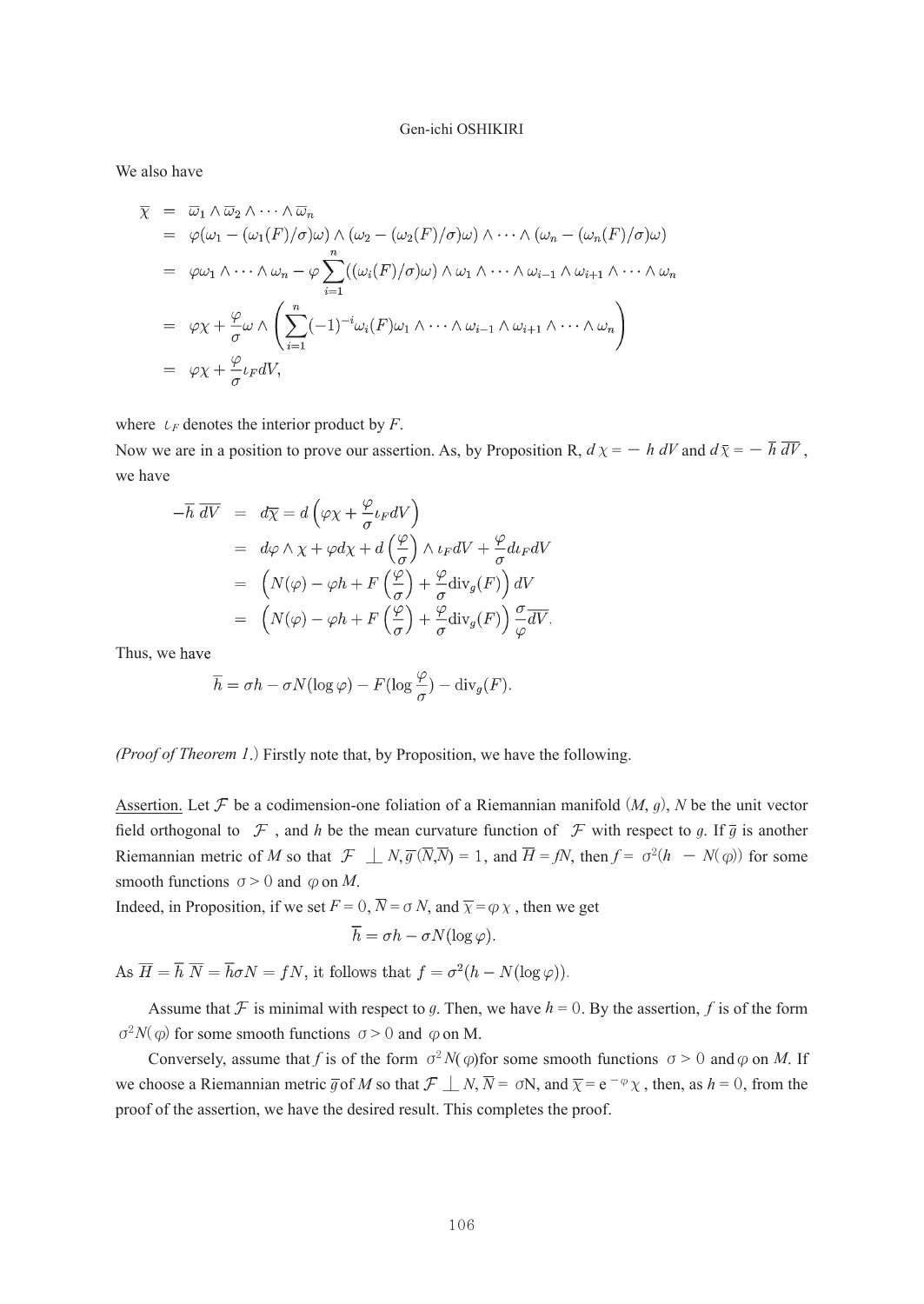(*Proof of Theorem 2*.) We shall use the same notations as in Proposition. Let *g* be any Riemannian metric of *M*. Assume that there are a positive smooth function  $\varphi$  and a vector field *F* tangent to  $\varphi$  so that  $div_q(\omega N + F) = 0$ . Choose a Riemannian metric  $\overline{q}$  with  $\mathcal{F} \mid N + (1/\omega)F$ ,  $\overline{N} = N + (1/\omega)F$ , and  $\overline{X} \mid \overline{r}$  $= \varphi \chi |_{\mathcal{F}}$ . Then, by Proposition, we have  $\overline{h} = h - N(\log \varphi) - (1/\varphi)F(\log \varphi) - \text{div}_q((1/\varphi)F)$ , because  $\sigma \equiv 1$  on *M*. As  $h - N(\log \varphi) - (1/\varphi)F(\log \varphi) - \text{div}_g((1/\varphi)F) = -(1/\varphi)(\text{div}_g(\varphi N+F)) = 0$ , by assumption, we have  $\bar{h} = 0$ , which shows that  $\mathcal F$  is taut.

Conversely, assume that  $\mathcal F$  is minimal with respect to some Riemannian metric  $\bar g$  of M. We show that there are a positive smooth function  $\varphi$  and a vector field *F* tangent to  $\mathcal F$  so that div<sub>*g*</sub>( $\varphi$ N +*F*) = 0. Let  $\overline{N} = \sigma N + Z$ , where  $Z \in \Gamma(\mathcal{F})$ , be the unit vector field orthogonal to  $\mathcal F$  with respect to  $\overline{g}$ , and  $\varphi$  be a smooth function satisfying  $\overline{\chi}|_{\mathcal{F}} = \varphi \chi|_{\mathcal{F}}$ . Then, from the proof of Proposition, we have

$$
0 = N(\varphi) - \varphi h + Z\left(\frac{\varphi}{\sigma}\right) + \frac{\varphi}{\sigma} \text{div}_g(Z) = \text{div}_g(\varphi N + \frac{\varphi}{\sigma} Z).
$$

By setting  $F = (\varphi / \sigma)Z$ , we have the desired result.

As corollaries to Theorem 2, we have

**Corollary** 1. Let  $(M, \mathcal{F})$  be a codimension-one foliation, and g be a Riemannian metric of M. Let *N* be the unit vector field on *M* defined as above. Then there is a Riemannian metric  $\bar{q}$  that makes  $\mathcal F$ minimal with  $\overline{\chi}|_{\mathcal{F}} = \chi |_{\mathcal{F}}$  if and only if there is a vector field *F* tangent to *F* so that div<sub>*g*</sub>(*N* + *F*) = 0.

**Corollary 2.** Let  $(M, \mathcal{F})$  be a codimension-one foliation and X be a non-vanishing divergent-free vector field, that is, div*X* = 0 on *M*. Then, any codimension-one foliation transverse to *X* is taut.

## **4 Concluding remarks**

In this section, we give some remarks on a relation between the results of this paper and the conditions given in [7]. In order to recall the characterization of admissible vector fields given in [7], firstly recall the set-up by Sullivan [11]. In what follows, we assume that *M* is a closed oriented manifold. Let  $D_p$  be the space of *p*-currents, and  $D^p$  be the space of differential *p*-forms on *M* with the  $C^{\infty}$  topology. It is well known that *D<sup>p</sup>* is the dual space of *D<sub>p</sub>* (cf. Schwartz [9]). Let  $x \in M$  and  $\{e_1, \ldots, e_n\}$  be an oriented basis of  $T_x \mathcal{F}$ . We define the Dirac current  $\delta_{e_1} \wedge \cdots \wedge_{e_n}$  by

$$
\delta_{e_1 \wedge \dots \wedge e_n}(\phi) = \phi_x(e_1 \wedge \dots \wedge e_n) \text{ for } \phi \in D^n,
$$

and set *C*  $\mathcal F$  to be the closed convex cone in *D<sub>n</sub>* spanned by Dirac currents  $\delta_{e_1 \wedge \cdots \wedge e_n}$  for all oriented bases  ${e_1, \ldots, e_n}$  of  $T_x \mathcal{F}$  and  $x \in M$ . We denote a base of  $C_{\mathcal{F}}$  by **C**, which is an inverse image  $L^{-1}(1)$  of a suitable continuous linear functional  $L : D_n \to \mathbf{R}$ . It is known that the base **C** is compact if *L* is suitably chosen. In the following, we assume that **C** is compact.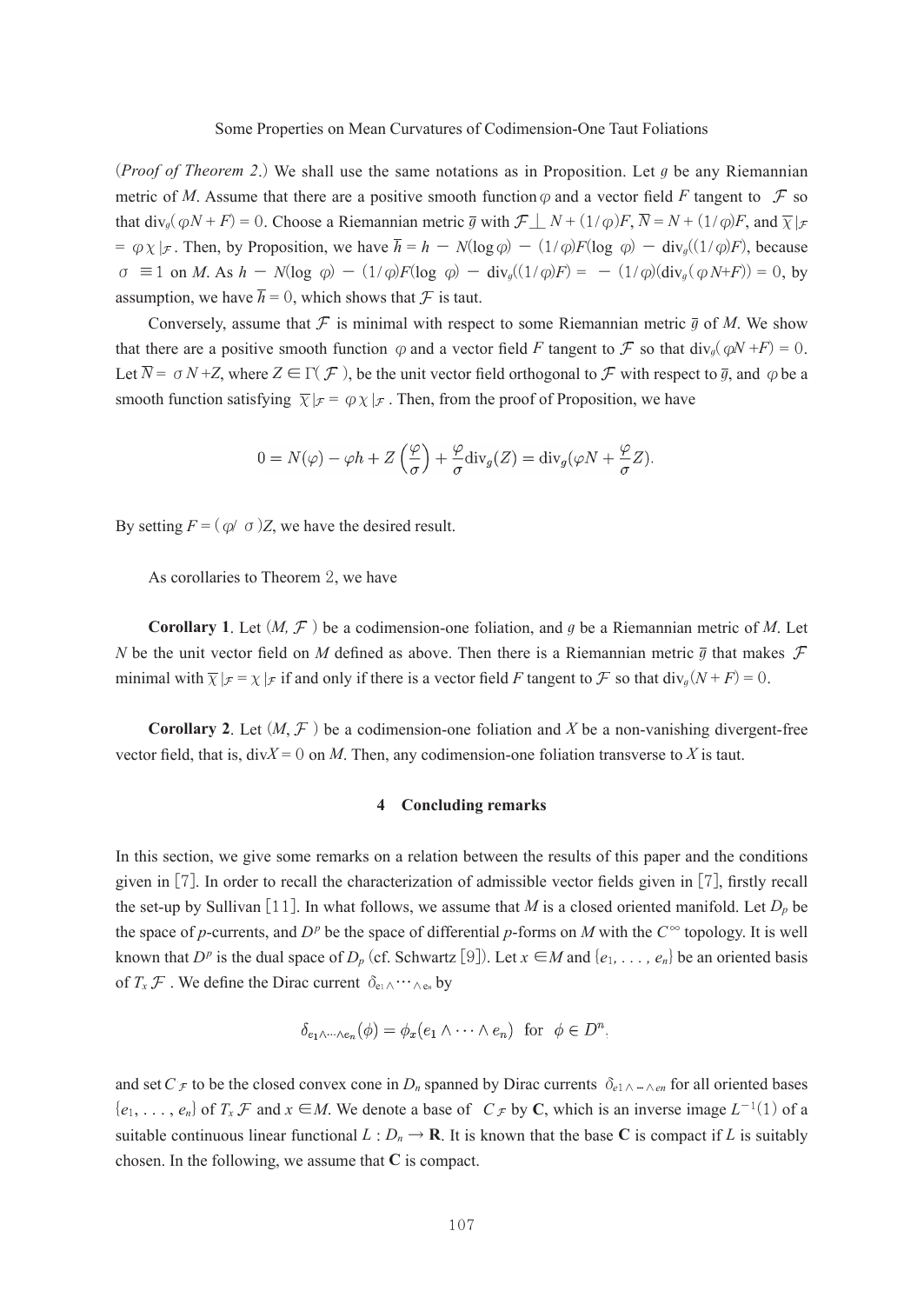## Gen-ichi OSHIKIRI

Let *X* be a vector field on *M*. Define the closed linear subspace  $P(X)$  of  $D_n$  generated by all the Dirac currents  $\delta_{X(x)} \wedge v_1 \wedge \cdots \wedge v_{n-1}$  with  $v_1, \ldots, v_{n-1} \in T_x \mathcal{F}$  and  $x \in M$  (see [10] for more details), where  $\delta$ *X*(*x*) ∧ $v_1$  ∧ $\cdots$  ∧ $v_{n-1}$  is defined by

$$
\delta_{X(x)\wedge v_1\wedge\cdots\wedge v_{n-1}}(\phi)=\phi_x(X(x)\wedge v_1\wedge\cdots\wedge v_{n-1})\ \ \text{for}\ \ \phi\in D^n.
$$

Let  $\partial$  :  $C_{n+1}$  →  $C_n$  be the boundary operator and set  $B = \partial (C_{n+1})$ . In these settings, we gave the following characterization of admissible vector fields on a closed manifold *M* (Theorem 2 in [7]):

For a vector field *X* on *M*, the following two conditions are equivalent.

 $(1)$  *X* is admissible.

(2) There are a volume element  $dV$ , a non-vanishing vector field *Z* transverse to  $\mathcal F$  whose direction coincides with the given transverse orientation of  $\mathcal F$ , a smooth function f on *M*, and a neighborhood U of  $0 \in D_n$  such that<br>(i)  $X = -fZ$ ,

- 
- (ii)  $\int_M f dV = 0$ ,<br>
(iii)  $\int_c f dV = 0$  for all  $c \in \partial^{-1}(P(X) \cap B)$ , and<br>
(iv)  $\inf \{ \int_c f dV \mid c \in \partial^{-1}((\mathbf{C} + P(X) + U) \cap B) \} > 0$ .

Concerning Theorem 1, we show an implication: If *f* is of the form  $\sigma^2 N(\phi)$ , then *fN* is admissible.

Note that if F is taut, then it is easy to see that  $(C + P(X) + U)$   $\cap$   $B = \emptyset$ . Thus the condition (iv) becomes void. Set  $\overline{dV} = (1/\sigma^2)dV$ . Then, as  $\overline{dV} = N(\phi)dV = d(\phi\chi)$ , because  $d\chi = 0$ , it follows that  $\int_M f d\overline{V} = \int_M d(\varphi \chi) = 0$ , which means that the condition (ii) is satisfied.  $\int_c f d\overline{V} = \int_c d(\varphi \chi) = \int_{\partial_c} \varphi \chi = 0$ , because  $\chi |_{P(N)} = 0$  and  $\partial c \in P(N)$ , which means the condition (iii) is satisfied.

Concerning Theorem 2, we show an implication: If  $div_q(\omega N + F) = 0$ , then  $\mathcal F$  is taut.

Set  $\psi = i_{(\omega N+F)}dV$ . Then,  $d\psi = d i_{(\omega N+F)}dV = L_{(\omega N+F)}dV = \text{div}_q(\omega N+F) = 0$ . Further, as  $\psi | F > 0$  and  $\psi|_{P(\omega N+F)} = 0$ , it is easy to see that the vector field  $0 \cdot N = 0$  is admissible, that is, F is taut.

# **References**

- [1] G. Hector and U. Hirsch, Introduction to the geometry of foliations: Part B, Aspects Math. E3, Friedr. Vieweg & Sohn, Braunschweig, 1983.
- [2] J.L. Kelley and I. Namioka, Linear topological spaces, Springer Verlag, New York, 1976.
- [3] G. Oshikiri, On codimension-one foliations of constant curvature, Math. Z. 203 (1990), 105–113.
- [4] G. Oshikiri, Mean curvature functions of codimension-one foliations, Comment. Math. Helv. 65 (1990), 79–84.
- [5] G. Oshikiri, Mean curvature functions of codimension-one foliations II, Comment. Math. Helv. 66